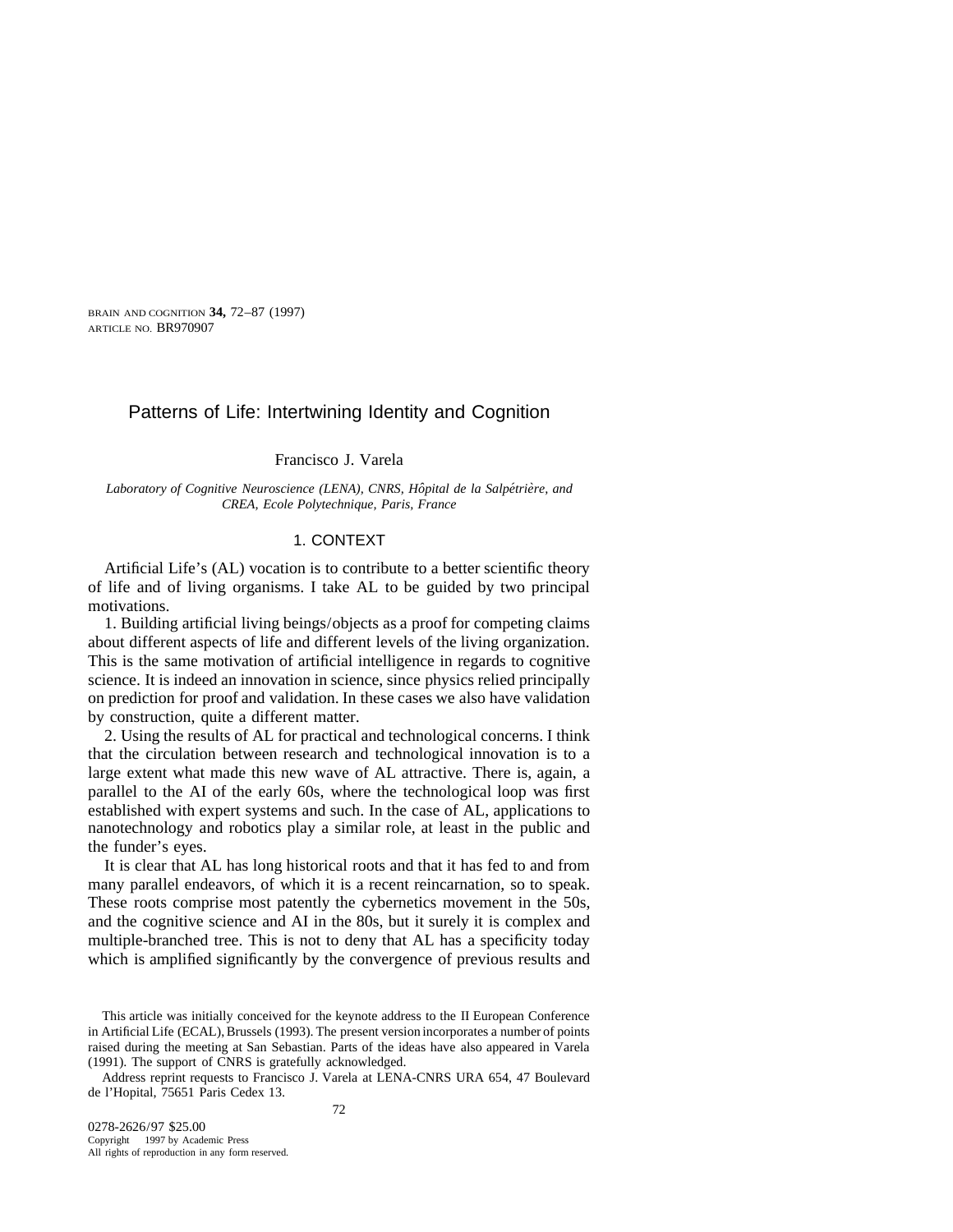new research tools. However, in so far as it is important in science to see where one comes from, among many other reasons to avoid repeating mistakes, the historical roots of AL should be investigated in a serious manner.

It is also clear that there are a number of epistemological options for diverse research programs in AL. We need to be clear about them. For this special issue, my purpose here is to sketch the options that I have been cultivating for some 20 years and why.

### 2. THE AUTONOMY VIEWPOINT

I want to start by declaring that I think that understanding of organisms and the living *is* possible, that defining these terms in a satisfactory manner is not a utopian dream, and that we even have a good deal of the road already charted. However, this is under a fundamental condition: that the autonomy of the living is highlighted instead of forgotten, as it has been (Varela, 1979; Varela & Bourgine, 1991).

To highlight autonomy means essentially to put at center of the stage two interlinked propositions.

*Proposition 1: Organisms are fundamentally a process of constitution of an identity.*

(a) By identity I intend here a unitary quality, a coherence of some kind. It is not meant as a static structural description (it is a process), nor as carrying a mentalistic or psychological connotations (it is identity in a generalized not a personalistic sense).

(b) The nature of this process is always one of a operational closure (Varela, 1979), that is, a circular reflexive interlinking process, whose primary effect is its own production.

(c) It is this operational closure which gives rise to an emergent or global coherence, without the need of a ''central controller,'' hence the identity I have in mind here is nonsubstantially localized, and yet perfectly able to generate interactions.

(d) An essential key here is, of course, what we have recently learned about ''emergent'' properties in various complex systems.

(e) Different organisms differ in the kinds of multifarious identity mechanisms they have, due to their unique evolutionary pathways.

*Proposition 2: The organism's emergent identity gives, logically and mechanistically, the point of reference for a domain of interactions.*

(a) The living identities are produced by some manner of closure, but what is produced is an emerging interactive level. The interactions have relevance and consequences for the unitary identity, although mechanistically all interactions occur both at component level and unity's level.

(b) The configurations of a level of interaction for the entire unit creates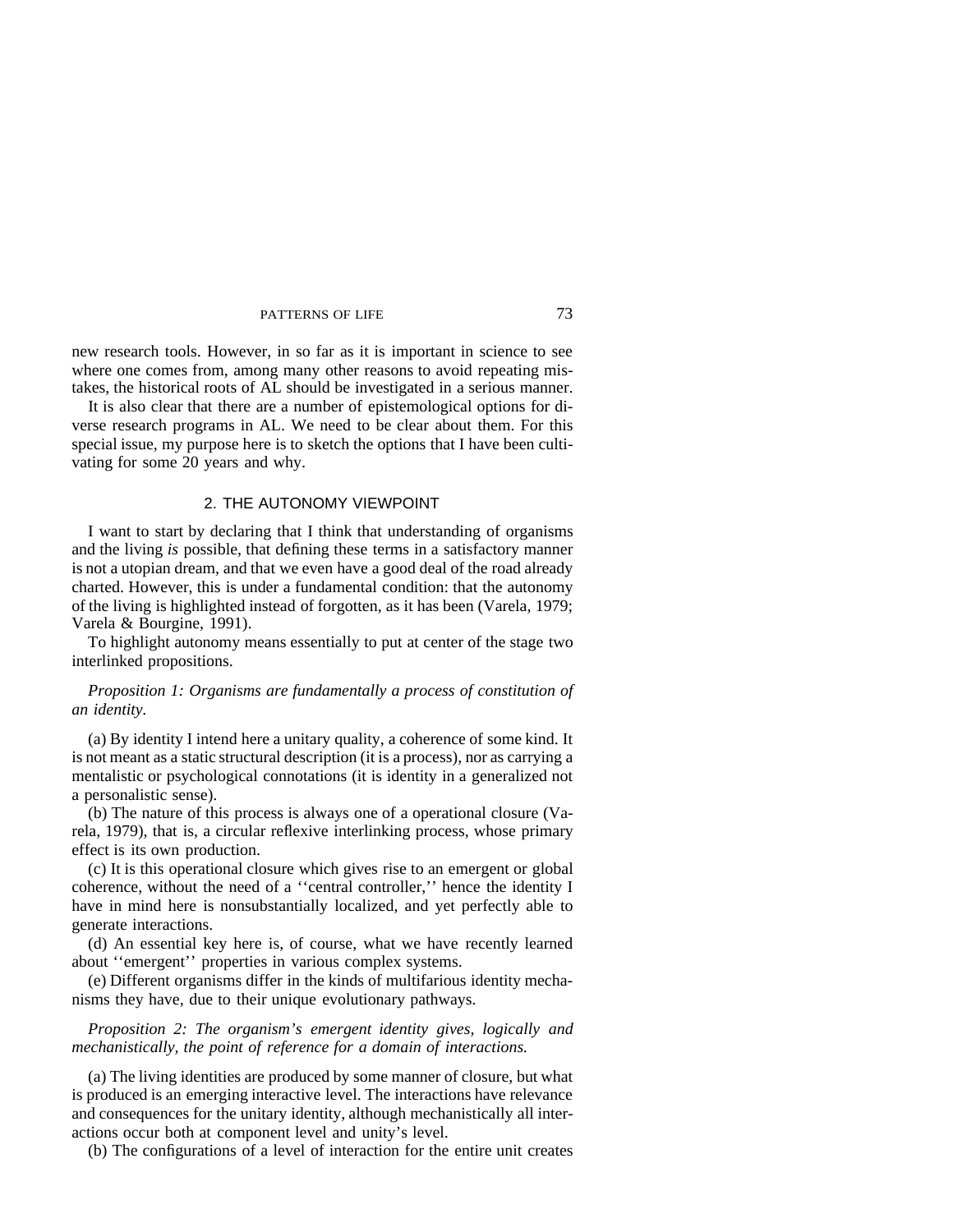

FIG. 1. The two key intertwined concepts to account for the autonomy of the living.

a perspective from which an interaction can occur. In other words, this is the source for informational, intentional, or semantic values to all living organisms.

(c) This entails that living systems bring forth significance: organisms are autonomous, not heteronomously directed.

These two key notions—how identity comes about and what this identity permits as generating life's proper domain of existence expressed in Propositions 1 and 2—are complementary, the flip side of each other. This is illustrated in Fig. 1.

I warn the reader that my position is an explicit one which has the advantage that it can be open for discussion. A second advantage is that we can point to two basic falsifiable consequences of this theory of the organism.

1. No adequate understanding of a level of life will be feasible unless and until the appropriate identity mechanism is identified. In particular this predicts that all functionalist approaches will fail. (This is already quite apparent in the current study of the origin of life).

2. The role of historical coupling and contingency is not secondary but inseparable from organismic existence, since identity is not ''substantial'' or ''abstract.'' In particular, there cannot be a disembodied theory of life, and the work of simulations can only be a help, not a reconstitution.

### 3. CELLULAR IDENTITY

In this section take the general scaffolding present in Section 2 and put it to work on a fundamental aspect of living systems: the cellular unity. This is, of course, not the only one we need to understand, but it will illustrate in some detail all of the key notions covered in Section 2 in a general level.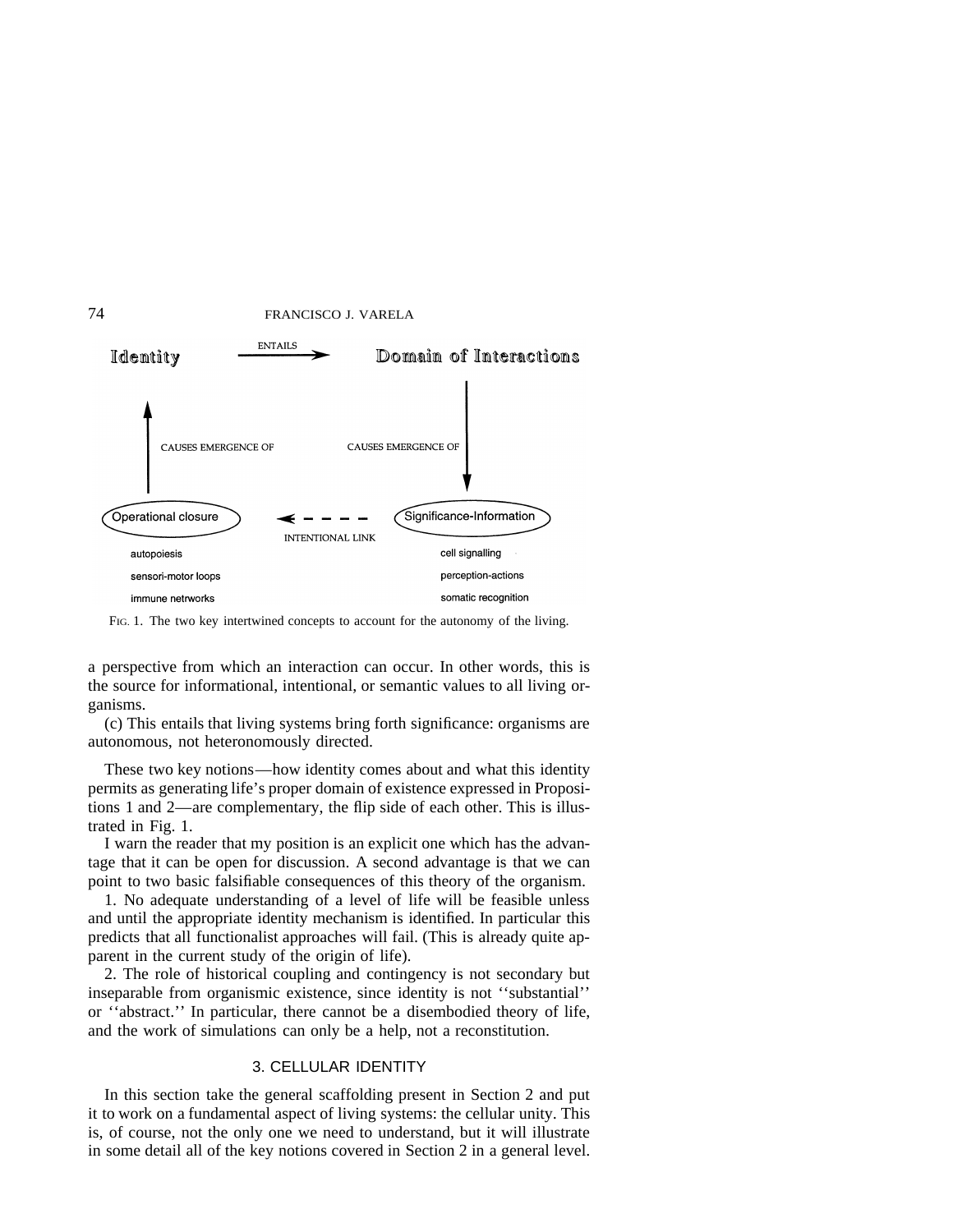### *3.1. Autopoiesis: The Process of Cellular Unity*

The bacterial cell is the simplest of living systems because it possesses the capacity to produce, through a network of chemical processes, all the chemical components which lead to the constitution of a distinct, bounded unit. To avoid being trivial, the attribute ''living'' in the foregoing description must address the process that allows such constitution, not the materialities that go into it, or an enumeration of properties.

But what is this basic process? Its description must be situated at a very specific level: it must be sufficiently universal to allow us to recognize living systems as a class, without essential reference to the material components. Yet at the same time it must not be too abstract; that is, it must be explicit enough to allow us to see such dynamical patterns in action in the actual living system we know on earth, those potentially to be found in other solar systems, and eventually those created artificially by man.

Contemporary cell biology makes it possible to put forth the characterization of this basic living organization—a bio-logic—as that of an autopoietic system (from Greek: self-producing) (Maturana & Varela, 1973, 1980). An autopoietic system—the minimal living organization—is one that continuously produces the components that specify it, while at the same time realizing it (the system) as a concrete unity in space and time, which makes the network of production of components possible. More precisely defined: An autopoietic system is organized (defined as unity) as a network of processes of production (synthesis and destruction) of components such that these components:

(i) continuously regenerate and realize the network that produces them, and

(ii) constitute the system as a distinguishable unity in the domain in which they exist.

This is illustrated in Fig. 2.

Thus, autopoiesis attempts to capture the mechanism or process that gener-



FIG. 2. Outline of the autopoietic closure of the minimal living organization.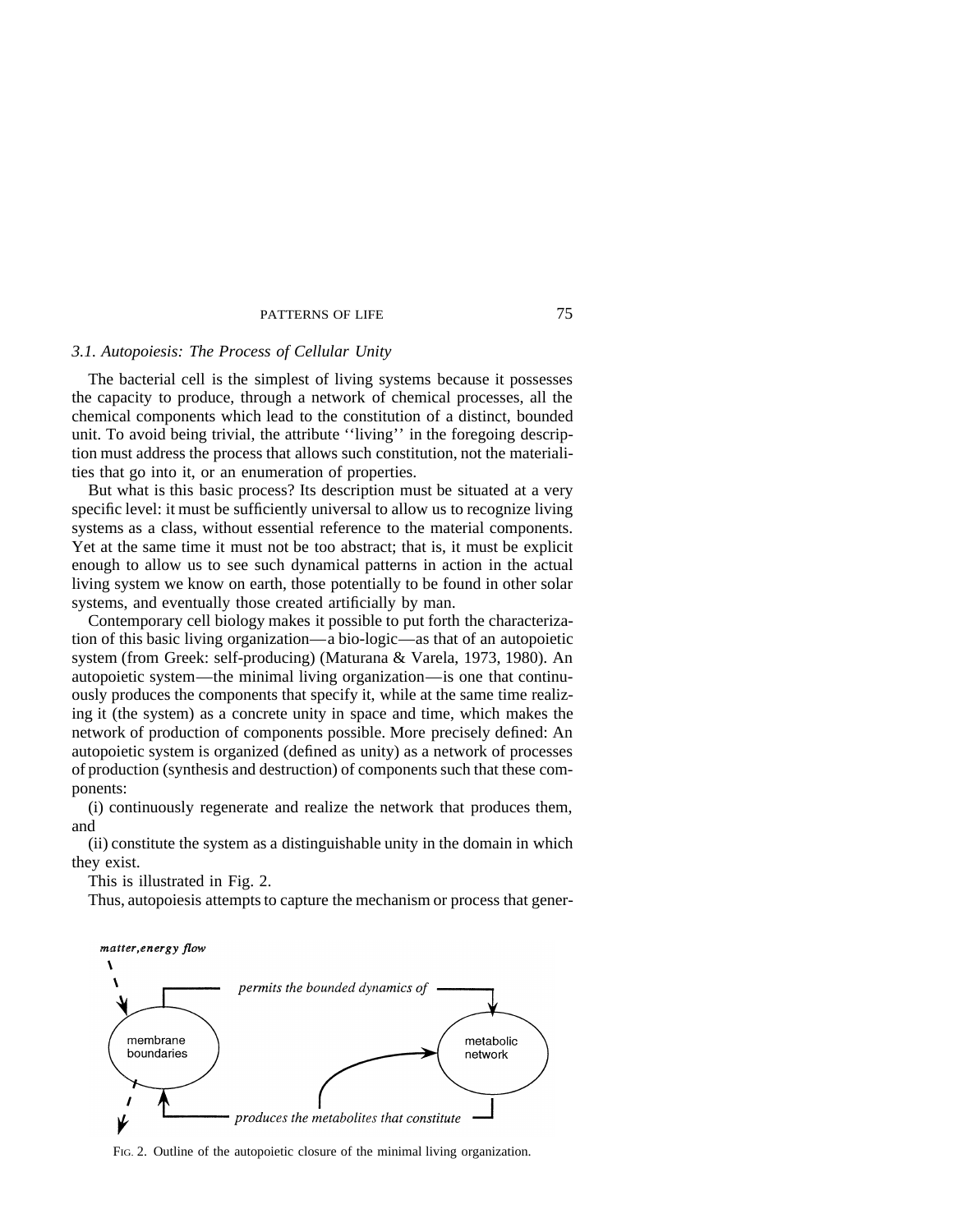ates the identity of the living and thus to serve as a categorical distinction of living from nonliving, not more not less. This identity amounts to selfproduced coherence: the autopoietic mechanism will maintain itself as a distinct unity as long as its basic concatenation of processes is kept intact in the face of perturbations and will disappear when confronted with perturbations that go beyond a certain viable range which depends on the specific system considered. Obviously, all of the biochemical pathways and membrane formation in cells can be immediately mapped onto this definition of autopoiesis.

It important to point out two aspects of the living phenomenology that this autopoietic characterization does not address in detail. First, how this basic autopoietic organization, present at the origin of terrestrial life, becomes progressively complexified though reproductive mechanisms, compartmentalization, sexual dimorphism, modes of nutrition, symbiosis, and so on, giving rise to the variety of pro- and eukaryotic life on Earth today. Second, I take here the view that reproduction is not intrinsic to the minimal logic of the living. Reproduction must be considered as an added complexification superimposed on a more basic identity, that of an autopoietic unity, a complexification which is necessary due to the constraints of the early conditions on a turbulent planet. It is here where particular molecular classes play a key role, such as nucleic acids. Reproduction is essential for the longterm viability of the living, but only when there is an identity can a unit reproduce. In this sense, identity has logical and ontological priority over reproduction, although not historical precedence.

The typical AL question to ask in this context is then: Can a molecular structure simpler than the already intricate bacterial cell, satisfy the criteria of autopoietic organization? This question can be answered by simulation and analysis of a minimal autopoietic system. Studies of minimal systems converge to the assumption of an enzyme-mediated polymerization reaction basis. Consider for example (Varela, Maturana, & Uribe, 1974) a twodimensional grid where two kinds of elements can move randomly: substrates (S) and a few catalysts (\*). A first transformation (''composition'') produces new elements as monomers (M), which can link up in chains (''bonding''), until they decay, with a different kinetics than composition. Simulations show the spontaneous emergence of a polymer chain that loops onto itself. In this simulation we allow differential permeability through the polymer chain (i.e., null for the catalyst, very low for the monomers, high for the substrate) and an approximation to Brownian motion. Interestingly, not only do such self-distinguishing units arise through these very simple rules, but their loopiness is endowed with a degree of self-regulation, as when decay has occurred on a membrane segment. Given the ranges of differential diffusion and decay, the very boundary of the unity permits its own repair back into a unity, again distinct from its background.

Thus simulation illustrates the emergence of a bounded unity, involving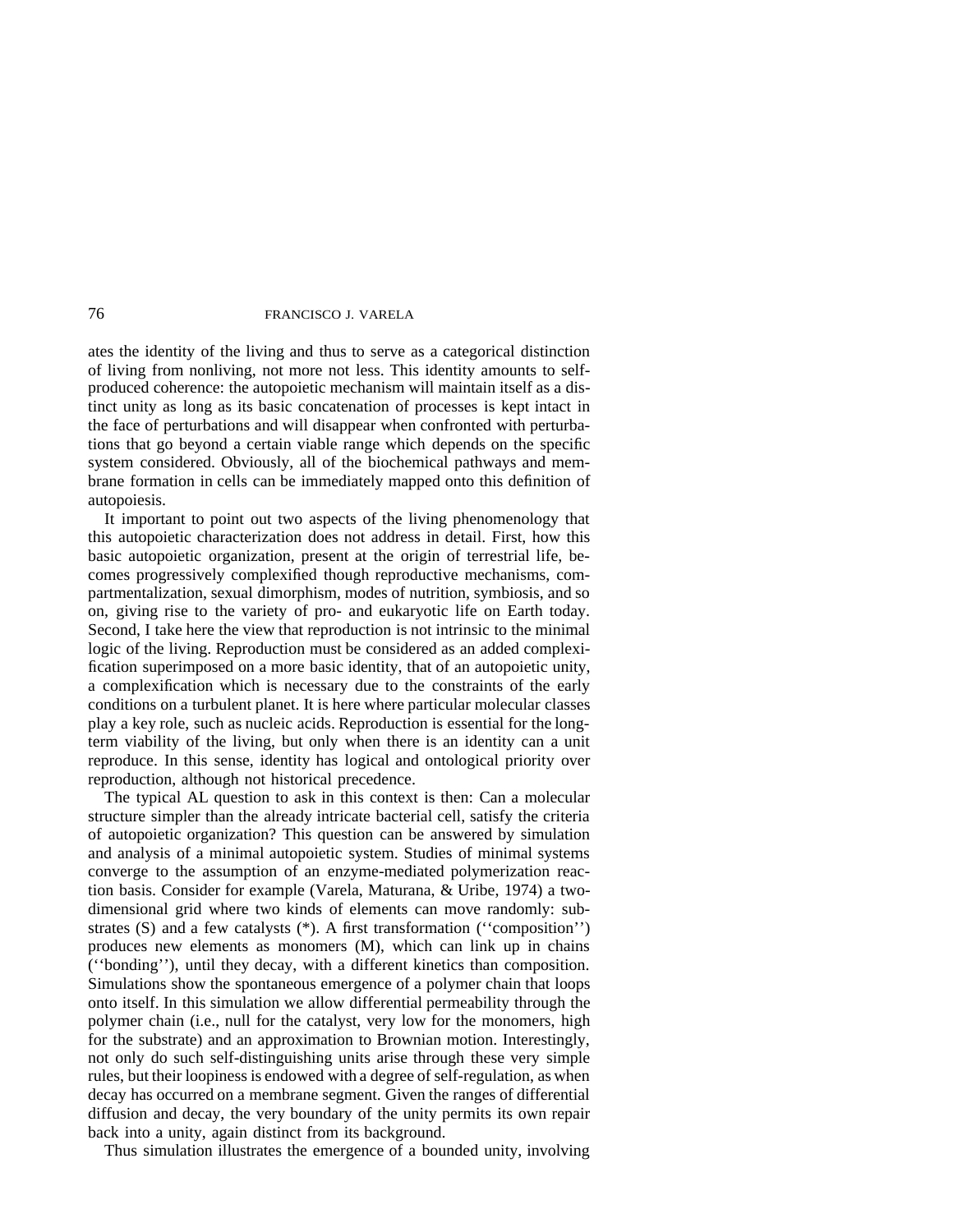the parallel, distributed nature of the chemical-like processes. I wish to add here that we used this cellular automata a decade before they become popular as ideal cases to study emergent properties. The simulation above is an explicit attempt to produce a minimal autopoietic system, and in this sense is quite different from the purpose of other cellular automata, which look for properties other than self-distinction, such as reproduction (in the case of Conway's game of life) or spatiotemporal patterns (in the case of Wolfram's classifications).

What about such minimal autopoietic systems in actual chemical media and as relevant for the origin of life? In fact, the encapsulation of macromolecules by lipid vesicles has been actively investigated as a promising candidate for an early cell (see Deamer, 1985). Luisi and Varela (1989) make the case that a reverse micellar system can come close to the mark for being a minimal autopoietic system. Recently Luisi's group has succeeded in producing micellar systems hosting in its aqueous core a reaction which leads to the production of a surfactant, which is a boundary for the reverse micellar reaction (Bachman, Luisi, & Lang, 1992; Luisi, 1993). The interest of this case is that much is known about these chemical systems making it possible to actually put into a operation a minimal autopoietic system.

So far, I have addressed the issue of organism as a minimal living system by characterizing its basic mode of identity. This is in keeping with Proposition 1 above, which is, properly speaking, to address the issue at an ontological level: the accent is on the manner in which a living system becomes a distinguishable entity and not on its specific molecular composition and contingent historical configurations. For as long as it exists, the autopoietic organization remains invariant. In other words, one way to spotlight the specificity of autopoiesis is to think of it self-referentially as that organization which maintains the very organization itself as an invariant. The entire physicochemical constitution is in constant flux; the pattern remains, and only through the organizational invariance can the flux of realizing components be ascertained. In particular, although autopoietic systems are most certainly dissipative chemical systems, a purely matter–energy characterization misses entirely the specific architecture or material circuitry (e.g. Fig. 2) of these very specific chemical systems, which inaugurate the domain of autonomous individuals, and thus of life altogether.

To repeat: I have addressed here only the minimal organization of cells that gives rise to living autonomy. As I have said, my purpose is to highlight the basic bio-logic which serves as the foundation from which the diversity visible in current organisms can be considered: only when there is a identity can elaborations be seen as family variations of a common class of living unities. Every class of entities has an identity which is peculiar to them; the uniqueness of the living resides in the kind of organization it has.

Now, the history of biology is, of course, marred by the traditional opposition between the mechanist/reductionists on the one hand and holist/vitalists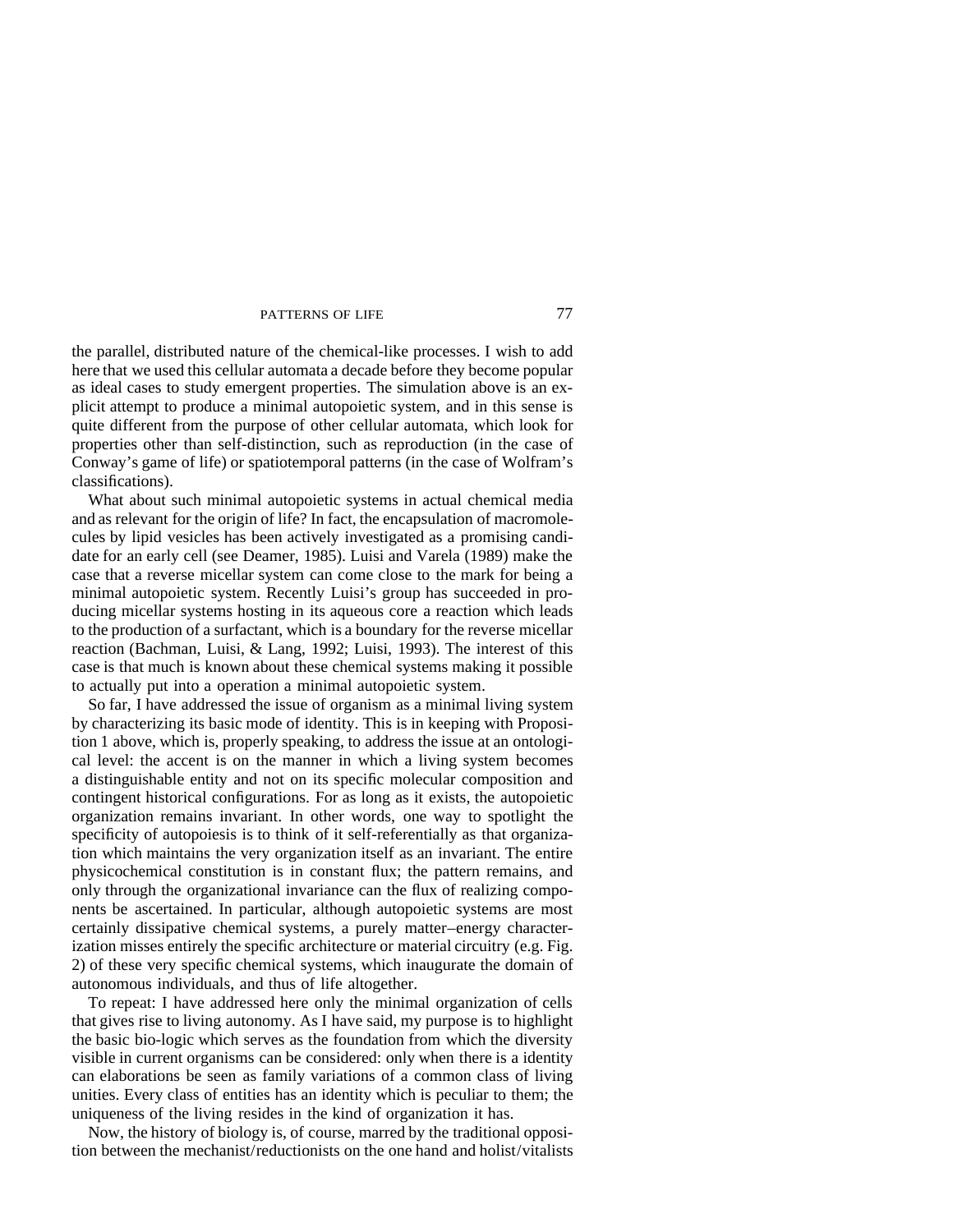on the other, a heritage from the biological problem-space of the 19th century. One of the specific contributions of the study of self-organizing mechanisms—of which autopoiesis is a specific instance—is that the traditional opposition between the component elements and the global properties disappears. In the simple example of the cellular automaton illustrated above, it is precisely the reciprocal causality between the local rules of interactions (i.e., the components rules, which are akin to chemical interactions) and the global properties of the entity (i.e., its topological demarcation affecting diffusion and creating local conditions for reaction) which is in evidence. It appears to me that this reciprocal causality does much to evacuate the mechanist/vitalist opposition and allows us to move into a more productive phase of identifying various modes of self-organization where the local and the global are braided together explicitly through this reciprocal causality. Autopoiesis is a prime example of such dialectics between the local component levels and the global whole, linked together in reciprocal relation through the requirement of constitution of an entity that self-separates from its background. In this sense, autopoiesis as the characterization of the basic pattern of the living does not fall into the traditional extremes of either vitalism or reductionism.

## *3.2. Identity of the Living and Its World*

The second, complementary dimension of basic bio-logic that is central to focus our discussion is the nature of the relationship between autopoietic autonomous unities and their environment, in keeping with Proposition 2. It is ex-hypothesis evident that an autopoietic system depends on its physicochemical mileu for its conservation as a separate entity, otherwise it would dissolve back into it. Whence the intriguing paradox proper to an autonomous identity: the living system must distinguish itself from its environment, while at the same time maintaining its coupling; this linkage cannot be detached since it is against this very environment from which the organism arises, comes forth.

Now, in this dialogic coupling between the living unity and the physicochemical environment, there is a key difference on the side of the living since it has the active role in this reciprocal coupling. In defining what it is as unity, in the very same movement it defines what remains exterior to it, that is to say, its surrounding environment. A closer examination also makes it evident that this exteriorization can only be understood, so to speak, from the ''inside'': the autopoietic unity creates a perspective from which the exterior is one, which cannot be confused with the physical surroundings as they appear to us as observers, the land of physical and chemical laws *simpliciter,* devoid of such perspectivism.

In our practice as biologists we switch between these two domains all the time. We use and manipulate physicochemical principles and properties,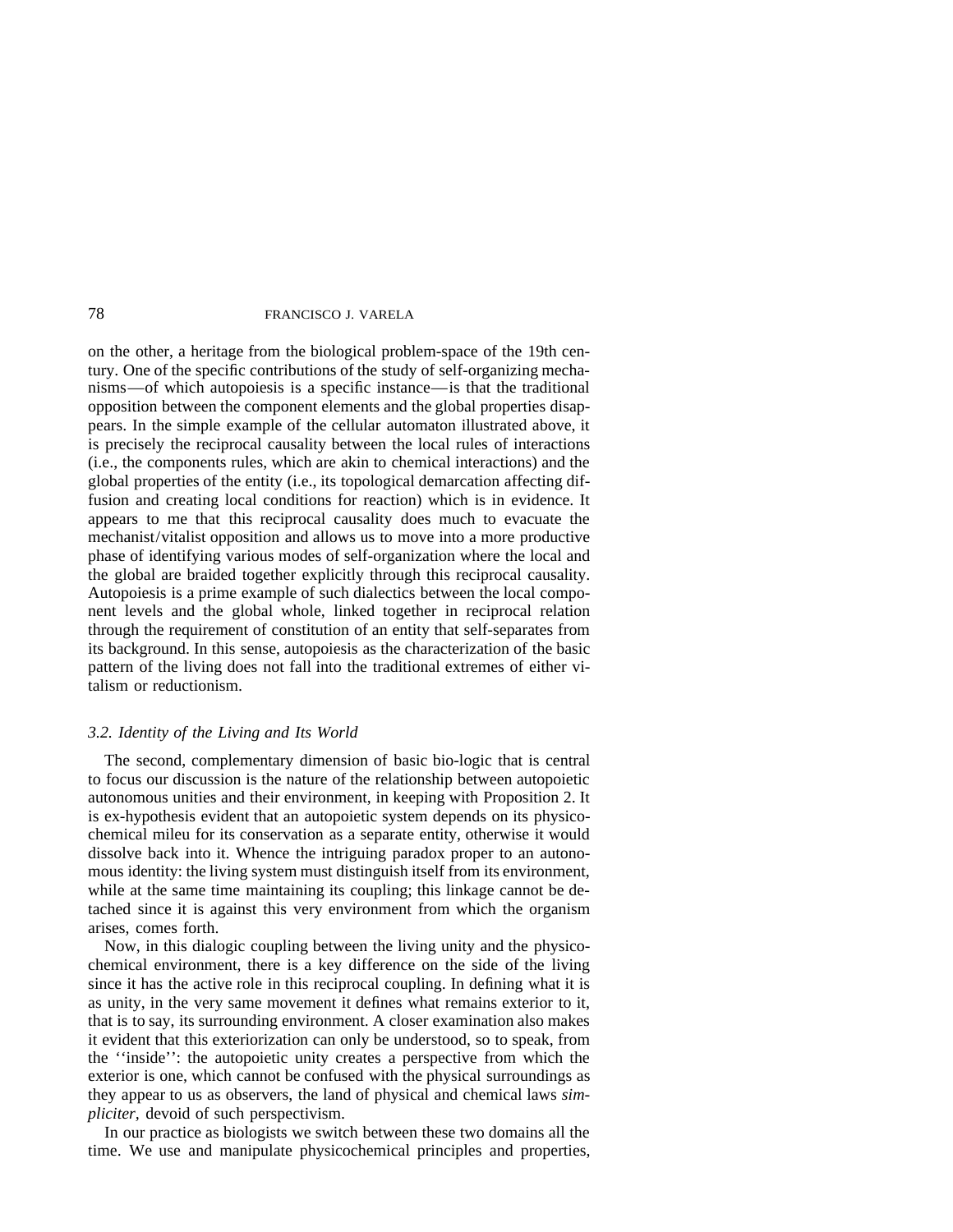while swiftly shifting to the use of interpretation and significance as seen from the point of view of the living system. Thus a bacteria swimming in a sucrose gradient is conveniently analyzed in terms of the local effects of sucrose on membrane permeability, medium viscosity, hydromechanics of flagellar beat, and so on. However, on the other hand the sucrose gradient and flagellar beat are interesting to analyze only because the entire bacteria points to such items as relevant: their specific significance as components of feeding behavior is only possible by the presence and perspective of the bacteria as a totality. Remove the bacteria as a unit, and all correlations between gradients and hydrodynamic properties become environmental chemical laws, evident to us as observers but devoid of any special significance.

I believe that this truly dialectical relationship is a key point. In fact, it might appear as so obvious that we do not appreciate its deep ramifications. I mean the important distinction between the environment of the living system as it appears to an observer and without reference to the autonomous unity—which we shall call hereafter simply the environment—and the environment for the system, which is defined in the same movement that gave rise to its identity and that only exists in that mutual definition—hereinafter the system's world.

The difference between environment and world is the surplus of signification which haunts the understanding of the living and of cognition, and which is at the root of how a self becomes one. It is quite difficult in practice to keep in view the dialectics of this mutual definition: neither rigid isolation nor simple continuity with physical chemistry. In contrast, it is easy to conflate the unit's world with its environment since it is so obvious that we are studying this or that molecular interaction in the context of an autonomous cellular unit and hence to miss completely the surplus added by the organism's perspective. There is no food significance in sucrose except when a bacteria swims upgradient and its metabolism uses the molecule in a way that allows its identity to continue. This surplus is obviously not indifferent to the regularities and texture (i.e., the ''physical laws'') that operate in the environment, that sucrose can create a gradient and traverse a cell membrane, and so on. On the contrary, the system's world is built on these regularities, which is what assures that it can maintain its coupling at all times.

What the autopoietic system does—due to its very mode of identity—is to constantly confront the encounters (perturbations, shocks, coupling) with its environment and treat them from a perspective which is not intrinsic to the encounters themselves. Surely rocks or crystal beads do not beckon sugars gradients out of all the infinite possibilities of physicochemical interactions as particularly meaningful—for this to happen a perspective from an actively constituted identity is essential. It is tempting, at this point, to slide into some vaporous clouds about ''meaning'' reminiscent of the worst kind of vitalism of the past or informational jargon of the present. What I emphasize here is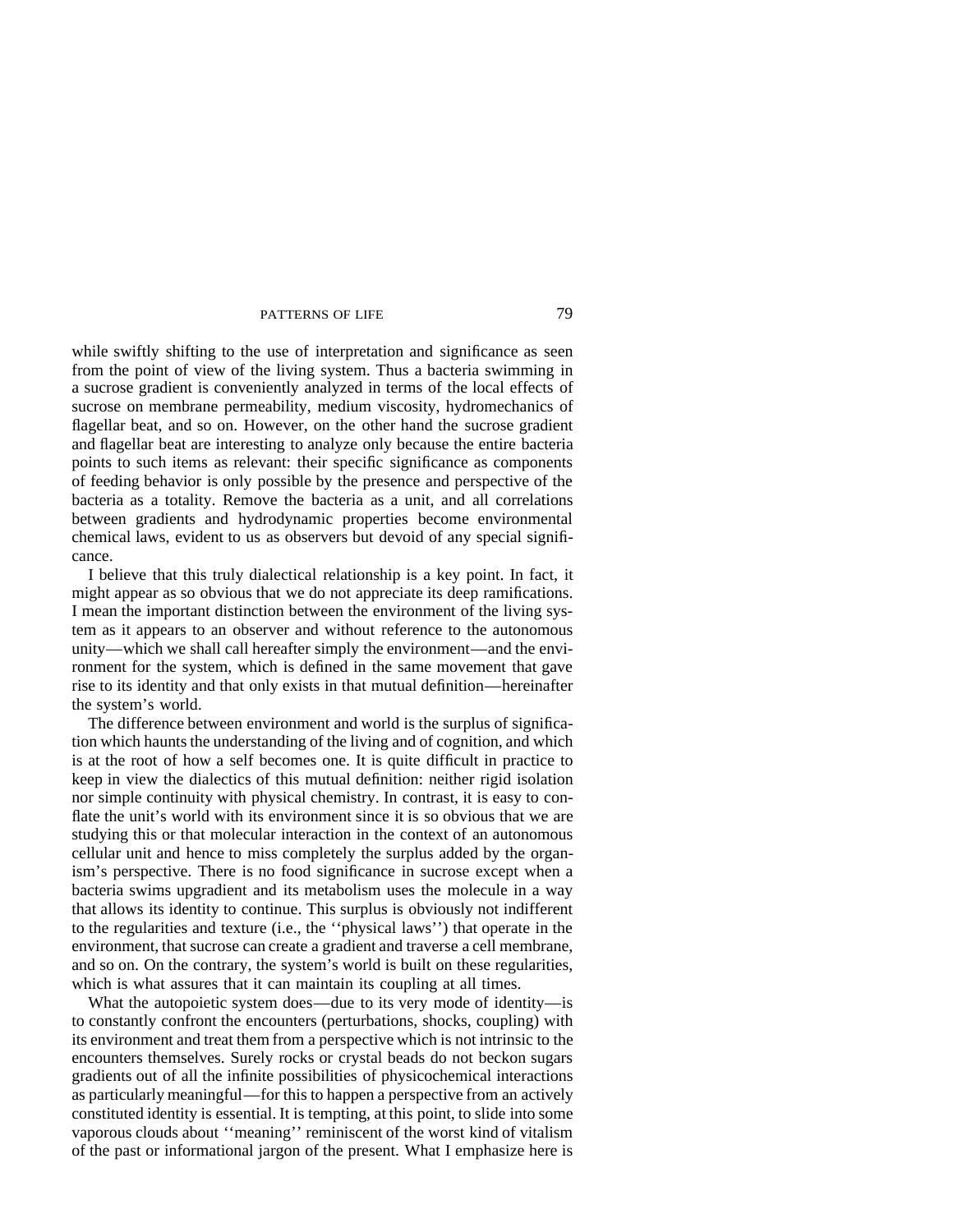that what is meaningful for an organism is precisely given by its constitution as a distributed process, with an unbreakable link between local processes where an interaction occurs (i.e., physicochemical forces acting on the cell), and the coordinated entity which is the autopoietic unity, giving rise to the handling of its environment without the need to resort to a central agent that turns the handle from the outside, like an *élan vital*, or a pre-existing order at a particular localization, like a genetic program waiting to be expressed.

If we invert our perspective, this constant bringing forth of signification is what we may describe as a permanent lack in the living: it is constantly bringing forth a signification that is missing, not pregiven or pre-existent. Relevance must be provided *ex nihilo:* distinguish relevant from irrelevant molecular species, follow a gradient uphill and not downhill, increase the permeability to this ion and not to that one, and so on. There is an inevitable *contretemps* between an autonomous system and its environment: there is always something which the system must furnish from its perspective as a functioning whole. In fact, a molecular encounter acquires a significance in the context of the entire operating system and of many simultaneous interactions.

The source for this world-making is always the breakdowns in autopoiesis, be they minor, like changes in concentration of some metabolite, or major, like disruption of the boundary. Due to the nature of autopoiesis itself illustrated in the membrane repair of the minimal simulated example above—every breakdown can be seen as the initiation of an action on what is missing on the part of the system so that identity might be maintained. I repeat: no teleology is implied in this "so that": that's what the selfreferential logic of autopoiesis entails in the first place. The action taken will be visible as an attempt to modify its world—change from place of different nutrients, increase in the flow of a metabolite for metabolic synthesis, and so on.

In brief, this permanent, relentless action on what is lacking becomes, from the observer side, the ongoing cognitive activity of the system, which is the basis for the incommensurable difference between the environment within which the system is observed and the world within which the system operates. This cognitive activity is paradoxical at its very root. On the one hand the action that brings forth a world is an attempt to reestablish a coupling with an environment which defies the internal coherence through encounters and perturbations. However, such actions, at the same time, demarcate and separate the system from that environment, giving rise to a distinct world.

The reader may balk at my use of the term cognitive for cellular systems. But from what I have said it should be clear that the constitution of a cognitive domain links organisms and their worlds in a way that is the very essence of intentionality as used in modern cognitive science, and as it was originally introduced in phenomenology. My proposal makes explicit the process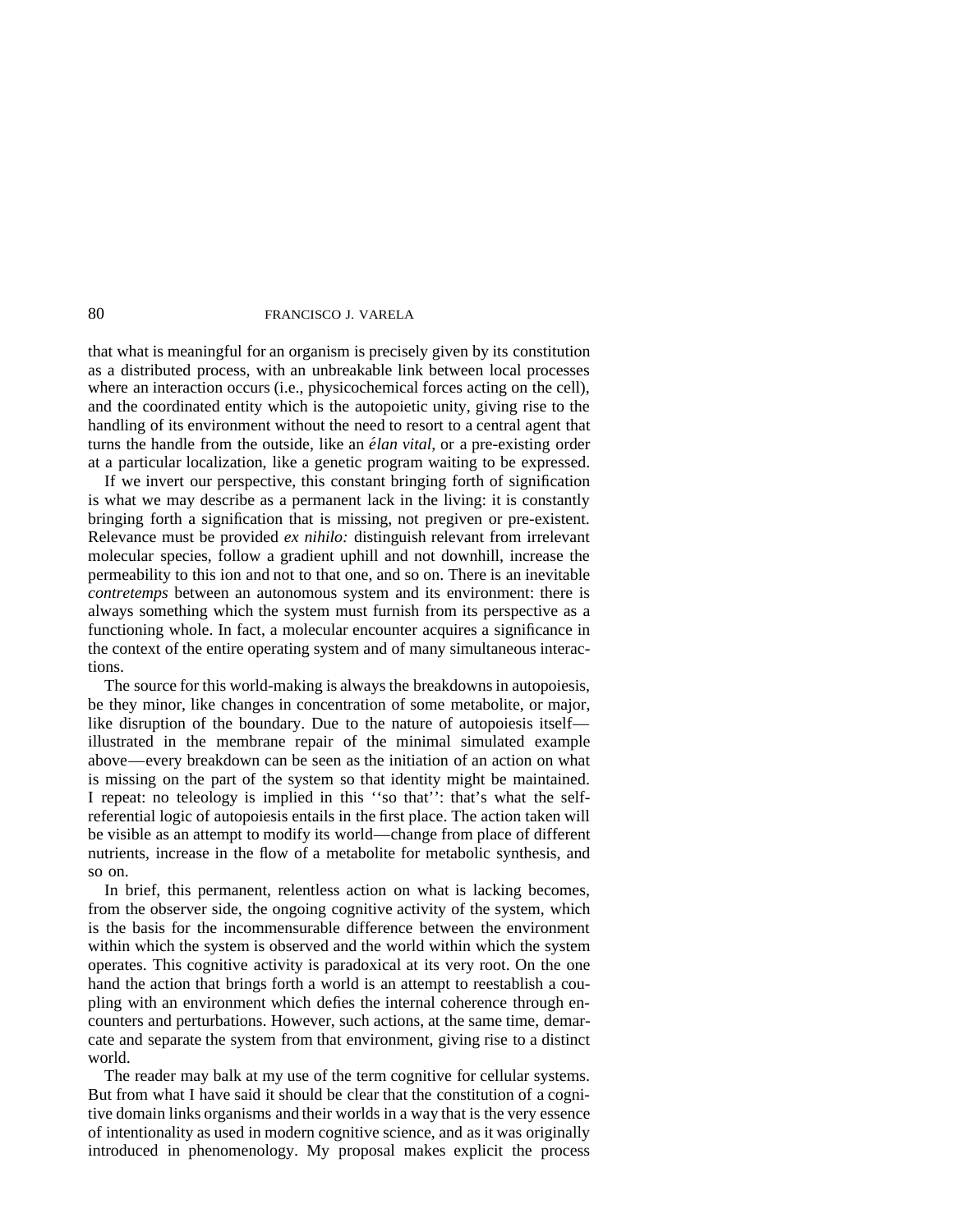through which intentionality arises: it amounts to an explicit hypothesis about how to transform this philosophical notion of intentionality into a principle for natural science. The use of the term cognitive here is thus justified because it is at the very base of how intentionality arises in nature.

In brief, the term cognitive has two constitutive dimensions: first its coupling dimension, that is, a link with its environment allowing for its continuity as individual entity; second its interpretative dimension, that is, the surplus of significance a physical interaction acquires due to the perspective provided by the global action of the organism.

#### 4. NEUROCOGNITIVE IDENTITY

#### *4.1. Perception–Action as Basic Neuro-logic*

In the previous section, I have presented the fundamental interlock between identity and cognition, Propositions 1 and 2, as they work in the case of a minimal organism. In this section I want to show how the more traditional level of cognitive properties, involving the brains of multicellular animals, is in some important sense the continuation of the very same basic process.

The shift from minimal cellularity to organism with nervous system is swift and skips the complexity of the various manners in which multicellular organisms arise and evolve. This is a transition in units of selection, and one that implicates the somatic balance of differentiated populations of cells in an adult organism as well as crafty development pathways to establish a bodily structure. As Buss has stated recently, ''The evolution of development is the generation of a 'somatic ecology' that mediates potential conflicts between cell and the individual, while the organism is simultaneously interacting effectively with the extrasomatic environment'' (Buss, 1987, p. 12). For my purposes here I will expeditiously assume the identity of a multicellular organism, distinctly different from an autopoietic minimal entity in its mode of identity, but similar in that it demarcates an autonomous entity from its environment (Varela & Frenk, 1987).

Now, what's the specific place of the nervous system in the bodily operation of a multicellular? This is, I believe, the key observation: Whenever motion is an integral part of the lifestyle of a multicellular, there is a corresponding development of a nervous system linking effector (muscles, secretion) and sensory surfaces (sense organs, nerve endings). The fundamental logic of the nervous system is that of coupling movements with a stream of sensory modulations in a circular fashion. The net result are perception– action correlations arising from and modulated by an ensemble of intervening neurons, the interneuron network. Correspondingly, neurons are unique among the cells of a multicellular organism in their axonal and dendritic ramifications permitting multiple contacts and extending for large distances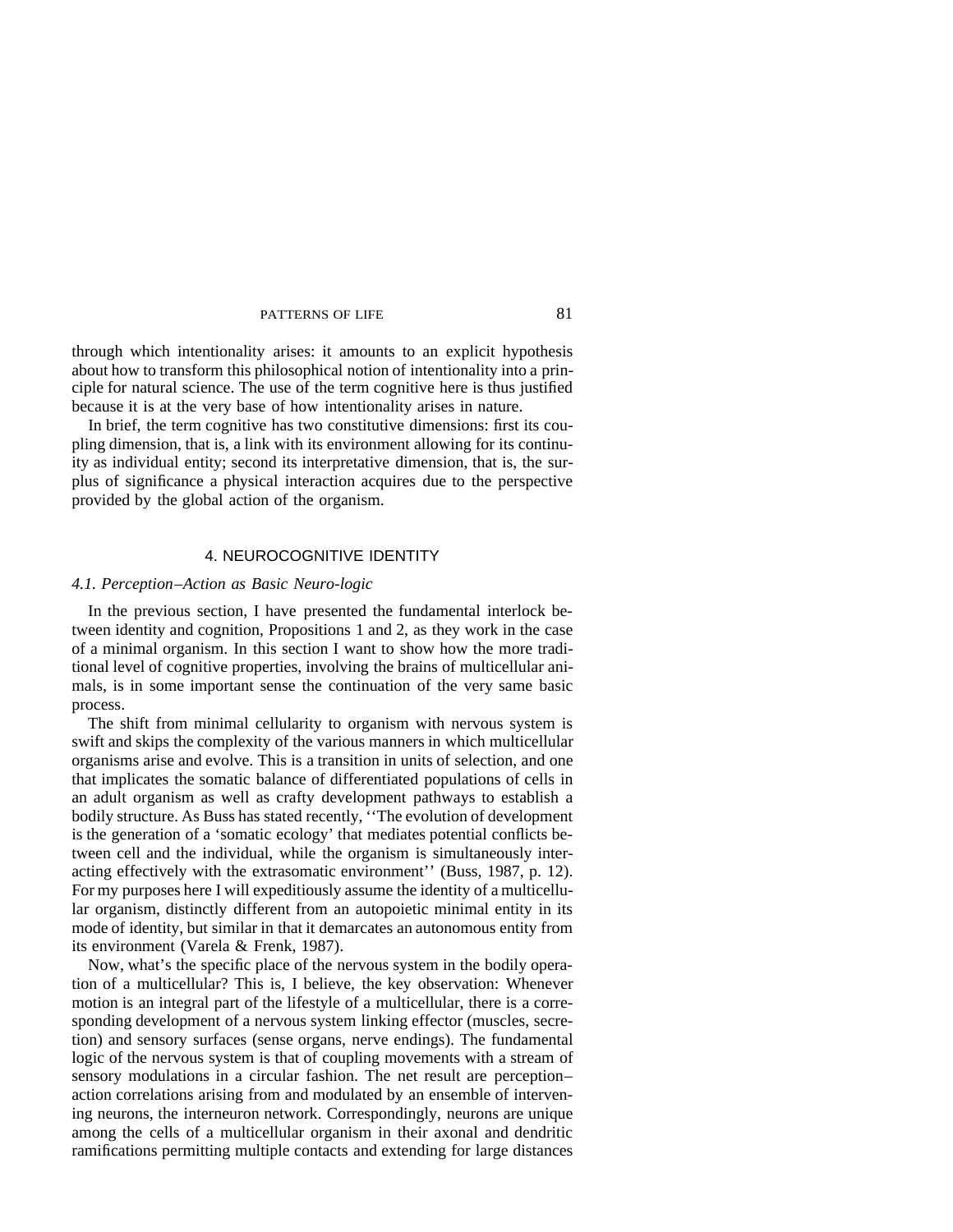(relative to cellular soma sizes) providing the essential medium for this intraorganismic sensor–effector correlation.

In contrast to the usual mode of description for neural architectures, I wish to emphasize from the start the situatedness of this neuro-logic: the state of activity of sensors is brought about most typically by the organism's motions. To an important extent, behavior is the regulation of perception. This does not exclude, of course, independent modulations from the environment. However, what is typically described as a "stimulus" in the laboratory, a perturbation which is deliberately independent of the animal's ongoing activity, is less pertinent (outside the laboratory) for understanding the biology of cognition.

Let me backtrack a moment and reframe our discussion on cognitive self alongside that of a minimal molecular self. I am claiming that contemporary neurosciences—like cell biology for the case of the living organization give enough elements to conceive of the basic organization for a cognitive self in terms of the operational (not interactional!) closure of the nervous system (Maturana & Varela, 1980; Varela, 1979). I speak of closure to highlight the self-referential quality of the interneurons networks and of the perceptuomotor surfaces whose correlations it subserves. The qualification operational emphasizes that closure is used in its mathematical sense of recursivity, and not in the sense of closedness or isolation from interaction, which would be, of course, nonsense. More specifically, the nervous system is organized by the operational closure of a network of reciprocally related modular subnetworks giving rise to ensembles of coherent activity such that:

(i) they continuously mediate invariant patterns of sensory–motor correlation of the sensory and effector surfaces; and

(ii) they give rise to a behavior for the total organism as a mobile unit in space. This is illustrated in Fig. 3.

The operational closure of the nervous system then brings forth a specific



effects

pertrubations

FIG. 3. Outline of the operational closure of the nervous system.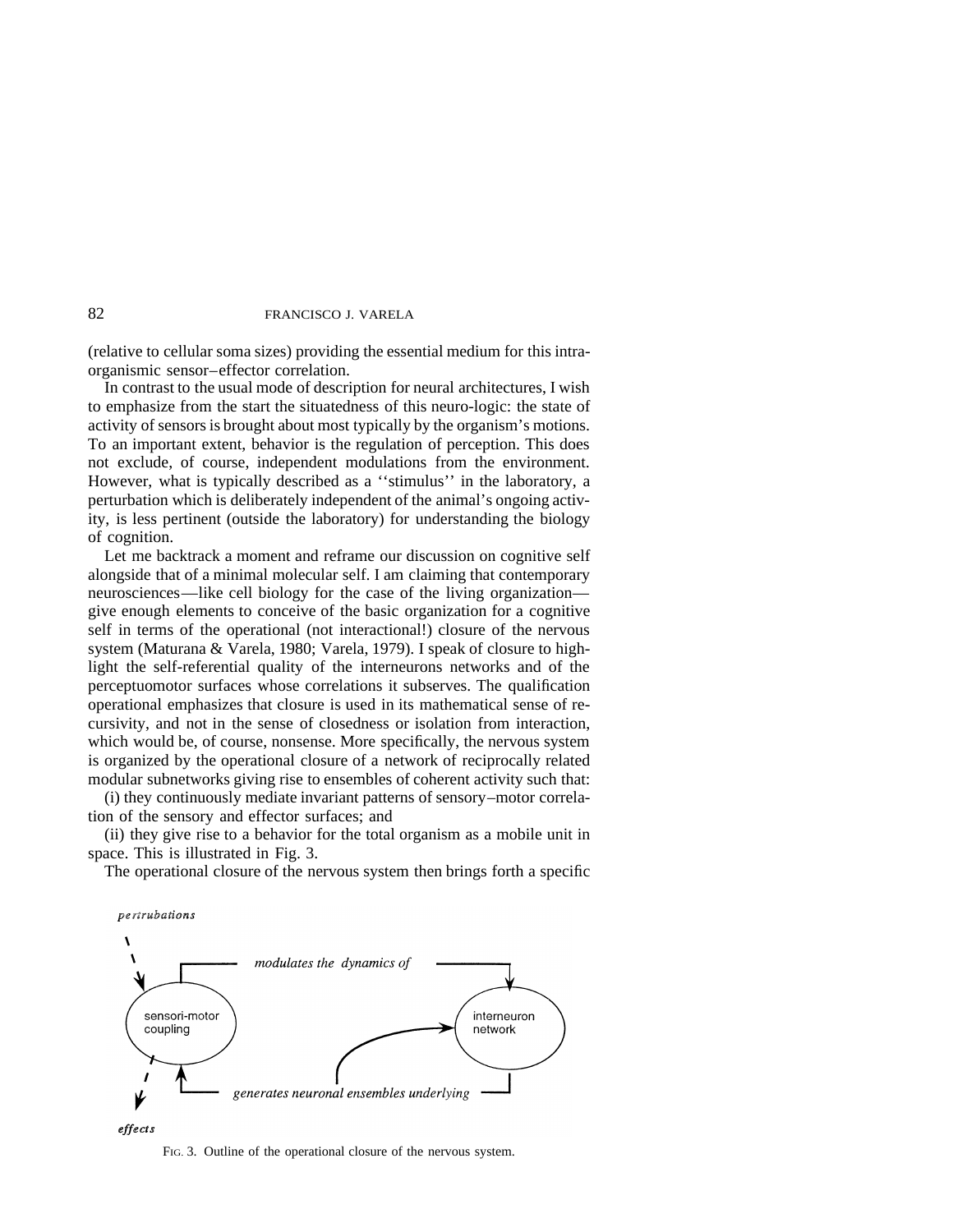mode of coherence, which is embedded in the organism. This coherence is a cognitive identity: a unit of perception/motion in space, sensory–motor invariances mediated through the interneuron network. The passage to cognition happens at the level of a behavioral entity and not, as in the basic cellular self, as a spatially bounded entity. The key in this cognitive process is the nervous system through its neuro-logic. In other words the cognitive self is the manner in which the organism, through its own self-produced activity, becomes a distinct entity in space, but always coupled to its corresponding environment from which it remains nevertheless distinct. A distinct coherent self which, by the very same process of constituting itself, configures an external world of perception and action.

### *4.2. Cognitive Self and Perceptual World*

The nature of the neurocognitive identity just discussed is, like that of the basic cellular self, one of emergence through a distributed process. What I wish to insist upon here is the relatively recent (and stunning!) conclusion that lots of simple agents having simple properties may be brought together, even in a haphazard way, to give rise to what appears to an observer a purposeful and integrated whole, without the need for a central supervision. We have already touched on this theme when discussing the nature of the autopoietic process and cellular automata modelling and later when discussing the constant arising and subsiding of neuronal ensemble underlying behavior. This issue is crucial for my whole argument: I base my conclusions on contemporary studies from various biology-inspired complex systems which cover a good deal of the ground common to AL researchers in general. It introduces an explicit alternative to the dominant computationalist tradition in the study of cognitive properties for which the central idea is that of processing an external information successively elaborated to reconstitute a centralized representation. This fundamental paradigm of the digital computer program will not do for biology, nor for AI.

I have raised this point to caution the reader against the force of many years of dominance of computationalism and the consequent tendency to identify the cognitive self with some computer program or high level computational description. This will not do. The cognitive self is its own implementation: its history and its action are of one piece. Now this demands that we clarify the second aspect of the neurocognitive identity to be addressed: its mode in relation with the environment.

Ordinary life is necessarily one of situated, embodied agents, continually coming up with what to do faced with ongoing parallel activities in their various perceptuomotor systems. This continual redefinition of what to do is not at all like a plan, stored in a repertoire of potential alternatives, but enormously dependent on contingency, improvisation, and more flexible than planning. Situatedness means that a cognitive entity has—by defini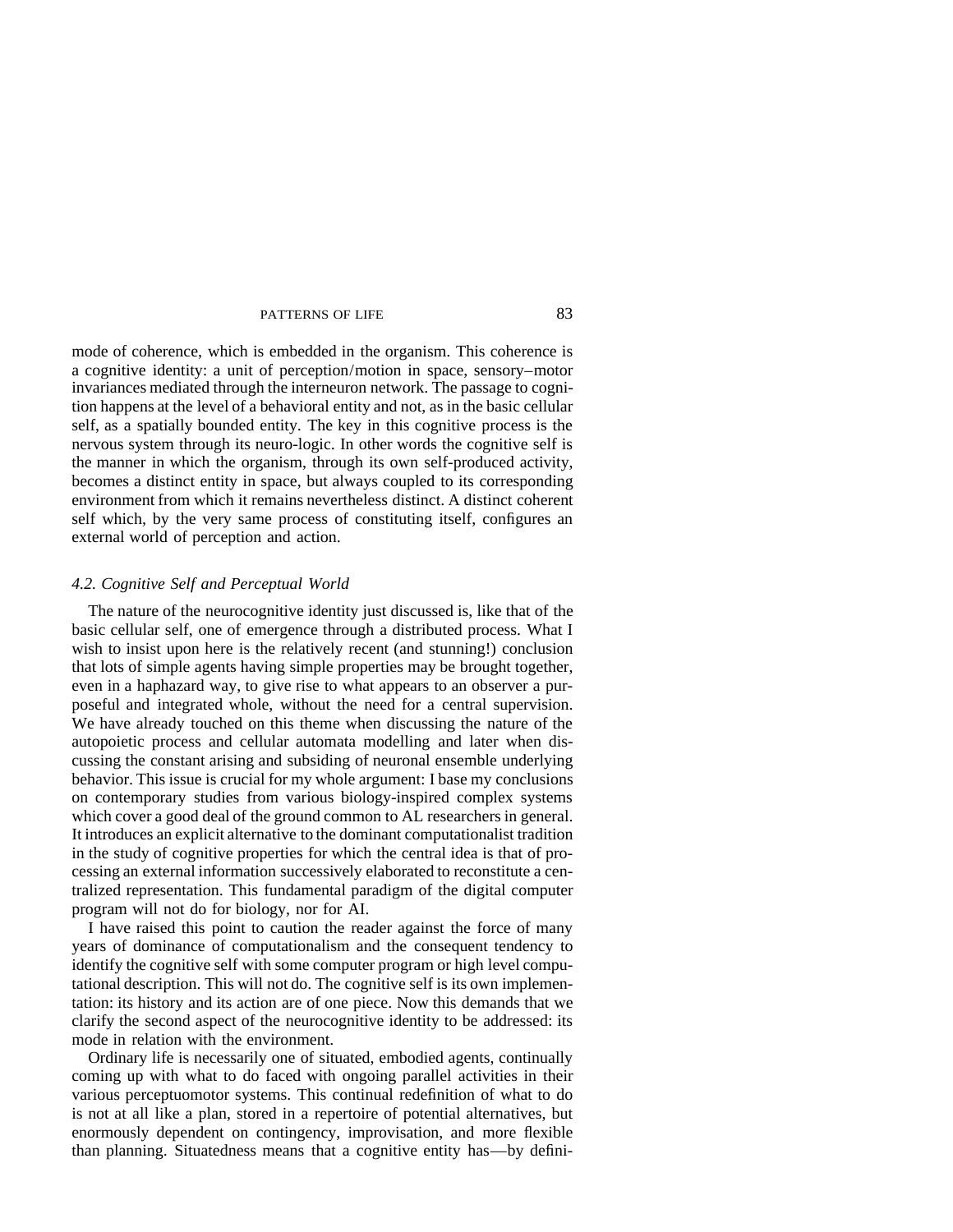tion—a perspective. This means that it is not related to its environment ''objectively," that is independently of the system's location, heading, attitudes, and history. Instead, it relates to it in relation to the perspective established by the constantly emerging properties of the agent itself and in terms of the role such running redefinition plays in the system's entire coherence.

Again, as we did for the minimal cellular self, we must sharply differentiate between environment and world. Again the mode of coupling is double. On the one hand, such body-in-space clearly happens through the interactions with the environment on which it depends. These interactions are of the nature of macrophysical encounters—sensory transduction, muscle force and performance, light and radiations, and so on—nothing surprising about them. However, this coupling is possible only if the encounters are embraced from the perspective of the system itself. This amounts, quite specifically, to elaborating an interpretation relative to this perspective. Whatever is encountered must be valued one way or another—like, dislike, ignore—and acted on some way or another—attraction, rejection, neutrality. This basic assessment is inseparable from the way in which the coupling event encounters a functioning precept–motor unit, and it gives rise to an intention that unique quality of living cognition.

Phrased in other terms, the nature of the environment for a cognitive self acquires a curious status: it is that which lends itself to a surplus of significance. Like jazz improvisation, environment provides the ''excuse'' for the neural ''music'' from the perspective of the cognitive system involved. At the same time, the organism cannot live without this constant coupling and the constantly emerging regularities; without the possibility of coupled activity the system would become a mere solipsistic ghost.

For instance, light and reflectance (among many other macrophysical parameters such as edges and textures, but let us simplify for the argument's sake), lend themselves to a wide variety color spaces, depending on the nervous system involved in that encounter. During their respective evolutionary paths, teleost fishes, birds, mammals, and insects have brought forth various different color spaces not only with quite distinct behavioral significance, but with different dimensionalities so that it is not a matter of more or less resolution of colors (Thompson, Palacios, & Varela, 1992). Another dramatic example of this surplus significance and the dazzling performance of the brain as the generator of neural ''narratives'' is provided by the technology of the virtual realities. What is most significant for me here is the veracity of the world which rapidly springs forth: we inhabit a body within this new world after a short time of trying this new situation (i.e., 15 min or so), and the experience is of truly flying through walls or of delving into fractal universes. This is so in spite of the poor quality of the image, the low sensitivity of the sensors, and the limited amount of interlinking between sensory and image surfaces through a program that runs in a personal computer. Through its closure of the nervous system is such gifted synthesizer of regu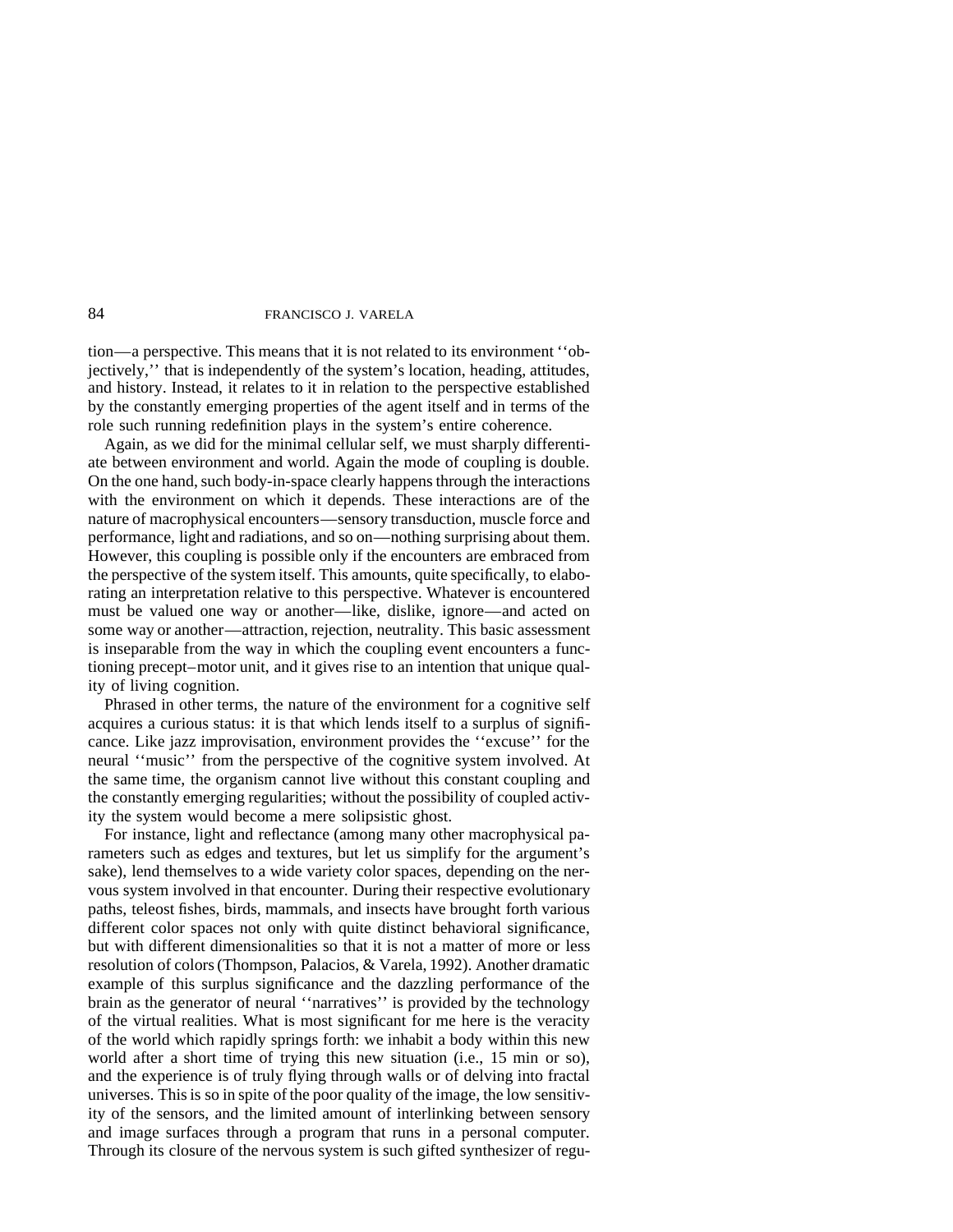larities, that any basic material suffices as an environment to bring forth a compelling world.

This very same strategy of the situatedness of an agent which is progressively endowed with richer internal self-organizing modules is becoming a productive research program even for the very pragmatically oriented field of robotics, as well illustrated in the work of R. Brooks or L. Steels. It is interesting to note that Brooks also traces the origin of what he describes as the ''deception of AI'' to the tendency in AI (and in the rest of cognitive science as well) to abstraction, i.e., for factoring out situated perception and motor skills. As I have argued here (and as Brooks argues for his own reasons), such abstraction misses the essence of cognitive intelligence, which resides only in its embodiment. It is as if one could separate cognitive problems in two parts: that which can be solved through abstraction and that which cannot be. The second is typically perception–action and motor skills of agents in unspecified environments. When approached from this selfsituated perspective there is no place where perception could deliver a representation of the world in the traditional sense. The world shows up through the enactment of the perceptuomotor regularities. ''Just as there is no central representation there is no central system. Each activity layer connects perception to action directly. It is only the observer of the Creature who imputes a central representation or central control. The creature itself has none: it is a collection of competing behaviors. Out of the local chaos of their interactions there emerges, in the eye of the observer, a coherent pattern of behavior'' (Brooks, 1987, p. 11).

To conclude, the two main points that I have been trying to bring into full view in this section devoted to the cognitive identity are as follows. First, I have tried to spell out the nature of its identity as a body in motion-and-space through the operational closure of the interneuron network. This activity is observable as multiple subnetworks, acting in parallel and interwoven in complex *bricolages,* giving rise again and again to coherent patterns which manifest themselves as behaviors. Second, I have tried to clarify how this emergent, parallel, and distributed dynamics is inseparable from the constitution of a world, which is none other than the surplus of meaning and intentions carried by situated behavior. If the links to the physical environment are inevitable, the uniqueness of the cognitive identity is this constant genesis of meaning. Or, again to invert the description, the uniqueness of the cognitive agent is this constitutive lack of signification which must be supplied faced with the permanent perturbations and breakdowns of the ongoing perceptuomotor life. Cognition is action about what is missing, filling the fault from the perspective of a cognitive agent.

### 5. THE CLOSURE GALAXY

The last two sections illustrate the strategy outlined in Section 2 for research program in AL that center its attention to the autonomy of the living.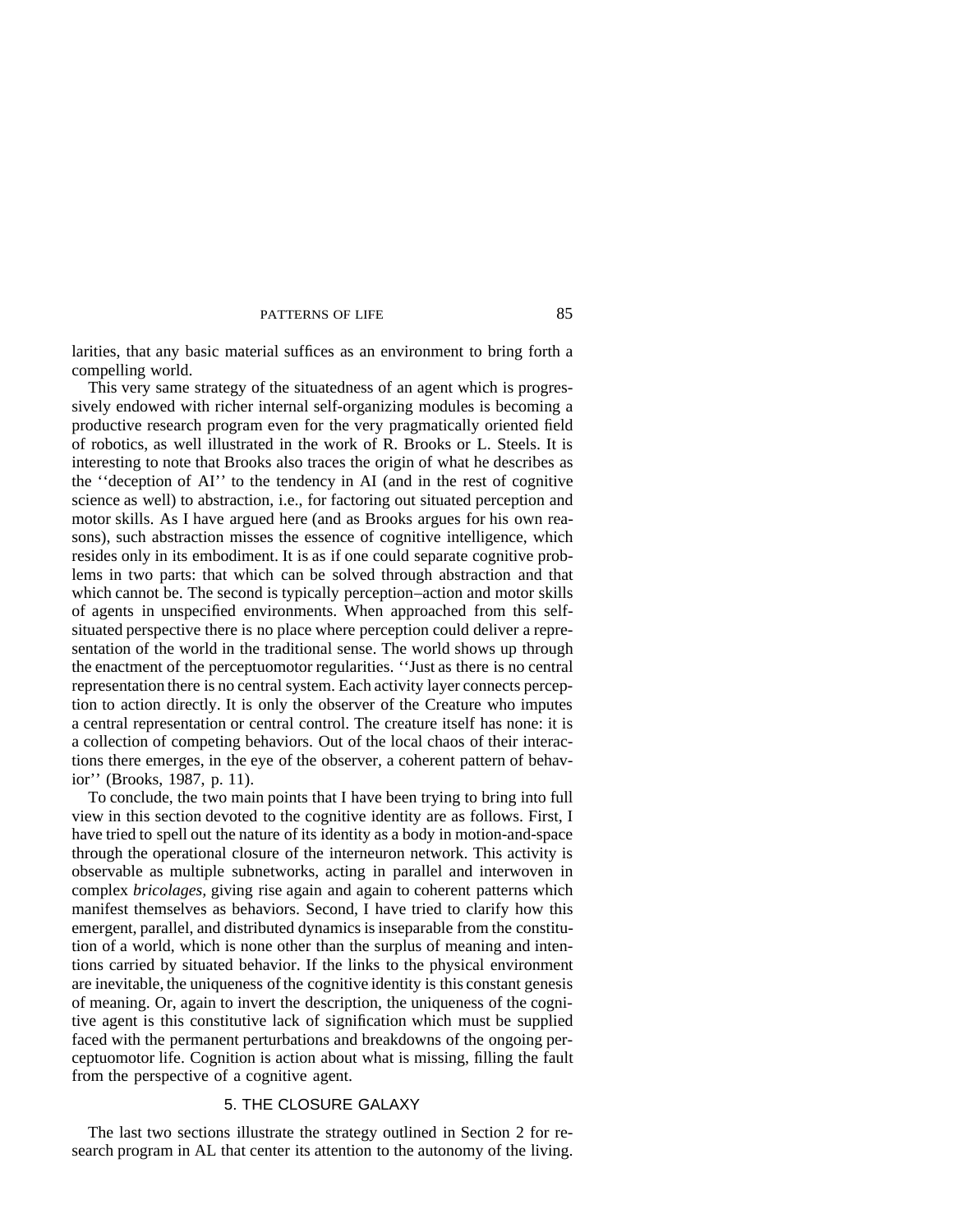

FIG. 4. A view of the ''closure galaxy,'' with authors whose work touch various levels of identity and specific closure mechanisms.

Needless to say, I believe that there is whole constellation of related work that follows broadly, if not explicitly into this framework. This is illustrated in Fig. 4 where the ''closure galaxy'' is peppered with different contributions to various identity levels and various modes of analysis from empirical to simulations.

It is also very evident by now that I put a very strong emphasis in the explicit analysis of the epistemological grounds onto which one is based for a research direction in AL. It is useful to end, then, by contrasting my brand of AL based on autonomy and other very distinguishable trends in current AL. I distinguish at least three main contrasting paradigms.

1. *Functionalism.* The main strategy here is based on a duplication of function or property as an indicator of adequacy. Briefly stated: as long as we see a property reappear in an artificial system we are getting somewhere, hence greater reliance on simulations. This is quite popular in researchers like C. Langton in AL or D. Dennett in cognitive science, or even more blatantly in popular writers like S. Levy.

2. *Physicalism.* The main point is the reliance on some physical–molecular description, in contrast to some explicit emergent property. Recently, R. Penrose has become an extreme advocate of this position by using quantum mechanics to explain consciousness.